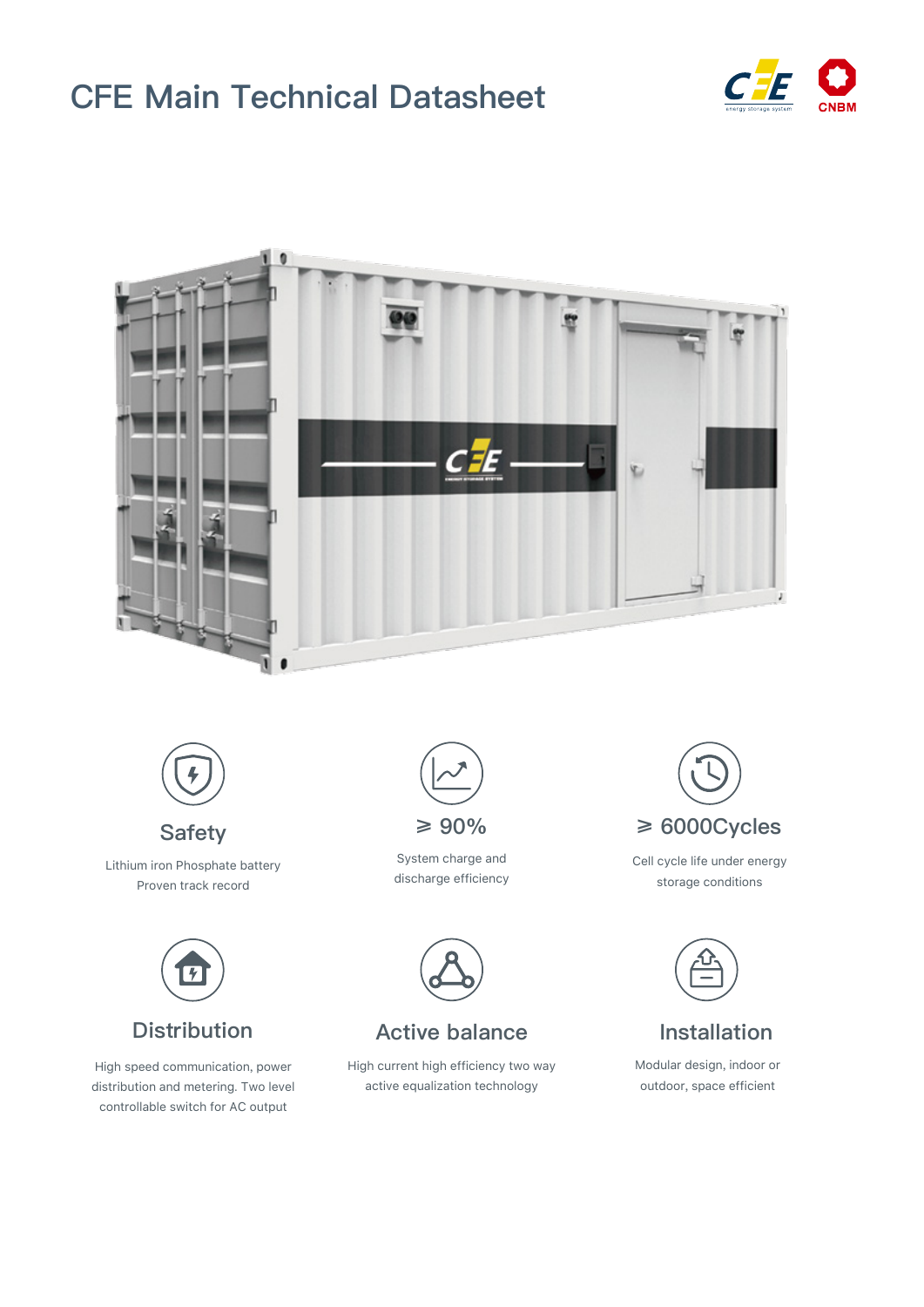## **CFE Main Technical Datasheet**



| CFE main technical indicators  |                                              |                        |                        |
|--------------------------------|----------------------------------------------|------------------------|------------------------|
| item                           |                                              | index                  |                        |
| System nominal                 |                                              |                        |                        |
| rated power                    | 500KW                                        | 1000 KW                | 1000 KW                |
| Nominal capacity               | 2580KWh                                      | 3010 KWh               | 3440 KWh               |
| <b>Communication side</b>      |                                              |                        |                        |
| Rated voltage                  | 380V                                         | 380V                   | 380V                   |
| Rated current                  | 759A                                         | 1500A                  | 1500A                  |
| Rated frequency                | 50Hz                                         | 50HZ                   | 50HZ                   |
| Power factor                   | more than 0.98                               | more than 0.98         | more than 0.98         |
| Wiring                         | Three-phase three-wire                       | Three-phase three-wire | Three-phase three-wire |
| Isolation transformer          | 630 KVA                                      | 1250 KVA               | 1250 KVA               |
| Inrush current                 | Less than 7 times le                         |                        |                        |
| Harmonic distortion rate       | Less than 3% (secondary side of transformer) |                        |                        |
| DC side                        |                                              |                        |                        |
| Rated voltage                  | 768V                                         | 768V                   | 768V                   |
| Lower limit voltage            | 600V                                         | 600V                   | 600V                   |
| Upper limit voltage            | 876V                                         | 876V                   | 876V                   |
| Rated current                  | 650A                                         | 1300A                  | 1300A                  |
| Cell specifications            | 280Ah                                        | 280Ah                  | 280Ah                  |
| Number of batteries            | 2880                                         | 3360                   | 3840                   |
| Number of modules              | 180                                          | 210                    | 240                    |
| Module specifications          | 1P16S                                        | 1P16S                  | 1P16S                  |
| Actual capacity                | 2580KWh                                      | 3010KWh                | 3440KWh                |
| <b>Battery management</b>      |                                              |                        |                        |
| Cluster battery                | 12 groups                                    | 14 groups              | 16 groups              |
| Cluster unit                   | 12                                           | 14                     | 16                     |
| Voltage accuracy               | 0.20%                                        | 0.20%                  | 0.20%                  |
| Temperature accuracy           | 1%                                           | 1%                     | $1\%$                  |
| SOC accuracy                   | 5%                                           | 5%                     | 5%                     |
| Power accuracy                 | 1%                                           | 1%                     | 1%                     |
| Cabinet                        |                                              |                        |                        |
| Battery cabinet                | 966*855*2400                                 | 966*855*2156           | 966*855*2156           |
| Control cabinet                | 2000*600*700                                 | 2000*600*700           | 2000*600*700           |
| PCS cabinet                    | 1400*825*2180                                | 1400*825*2180          | 1400*825*2180          |
| Air conditioning               |                                              |                        |                        |
| Installation method            | Embedded                                     | Embedded               | Embedded               |
| Cold power                     | 15KWx2                                       | 15KWx2                 | 15KWx2                 |
|                                |                                              | Fire                   |                        |
| Fire fighting medium           | Heptafluoropropane                           |                        |                        |
| Spray method                   | Pipeline (battery room)                      |                        |                        |
|                                | Fire detection tube (PCS room)               |                        |                        |
| <b>Communication Interface</b> |                                              |                        |                        |
| wireless                       | 2G, 1 minute update                          |                        |                        |
| wired                          | Network, 5 seconds update                    |                        |                        |
| System cycle life              | >6000Cycle (25°C)                            | >6000Cycle (25°C)      | >6000Cycle (25°C)      |
| Capacity availability          | $>80\%$                                      | $>80\%$                | $>80\%$                |
| weight                         | $<$ 20T                                      | $<$ 41 $T$             | $<$ 45T                |
| structure size                 | 12.192m*2.438m*2.591m                        | 12.192m*2.438m*2.591m  | 12.192m*2.438m*2.591m  |